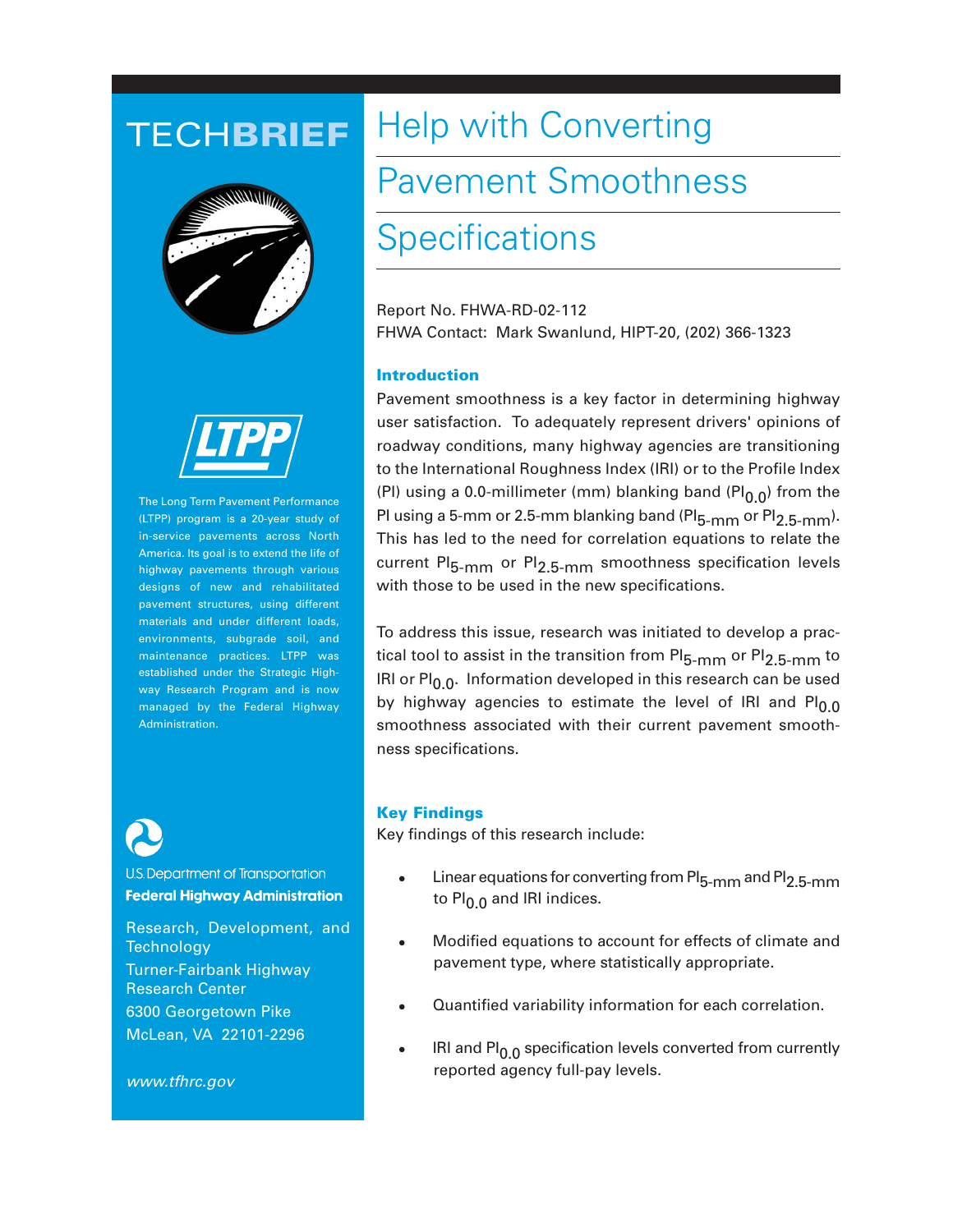#### **Data**

The FHWA Long-Term Pavement Performance (LTPP) Program provided profile data used in this research. Since 1996, LTPP has collected pavement surface profile data from more than 1,700 test sections (typically 152.5 meters (m) long) across the United States and Canada. LTPP uses a highspeed inertial profiler, rated as class I according to ASTM E-950-98, to record profile data at 25-mm intervals. IRI values for each profile are computed using LTPP software according to the ASTM E-1926-98 protocols. Researchers obtained climatic and pavement type information from the LTPP database.

#### **Analysis**

To determine the PI values from the profiles, researchers employed a commonly used simulation method. Lightweight profilers simulating PI values have been in use for more than 5 years, and several manufacturers have proven that they can correlate well with PIs obtained from profilographs. For this study, researchers used the algorithm employed by the lightweight profiler that the LTPP profiler manufacturer developed. Because the same sensors, filtering, and sampling interval are used for the manufacturer's high-speed profiler and lightweight profiler, this simulation held the best promise of matching profilograph PI output.

#### **Results**

Based on the data shown in figures 1 and 2, a linear relationship is evident between IRI and PI<sub>0.0</sub> for both asphalt concrete (AC) and portland cement concrete (PCC) pavements. Rather good correlation coefficients result from

these direct comparisons, with an  $R^2$  of 0.87 and 0.83 for AC and PCC pavements, respectively.

Statistical analysis reveals that, in certain instances, a small portion of the variability in the relationships between IRI and PI can be related to climate and



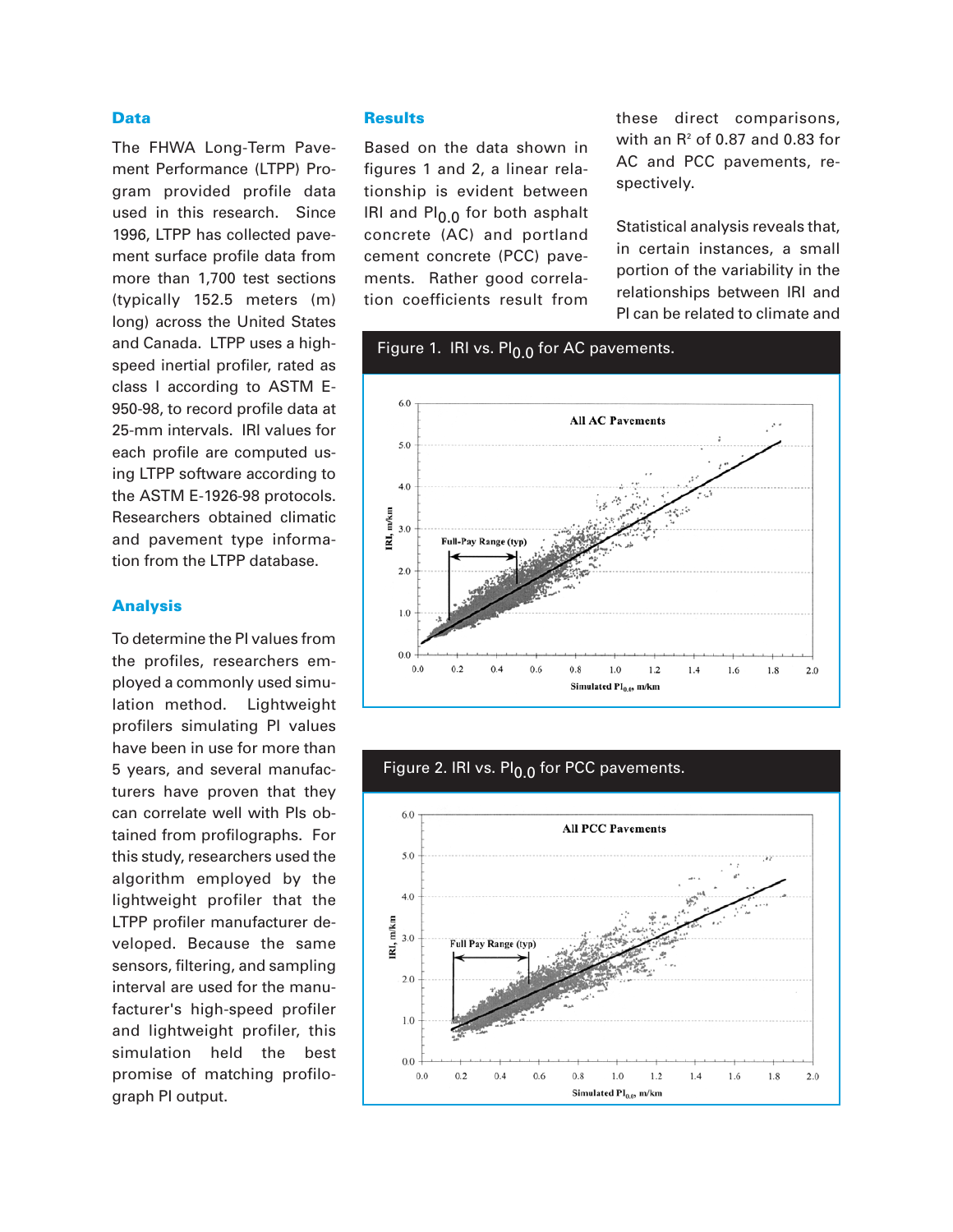pavement type. To provide agencies with the most accurate equations, these variables were included in the PI to IRI models shown in table 1.

Climatic regions used in these tables are defined as dry freeze (DF), dry non-freeze (DNF), wet freeze (WF), and wet non-freeze (WNF). Climates with average annual rainfall of more than 508 mm per year were considwere designated as having a freezing index of more than 66°C-days per year.

As expected, the relationship between PI<sub>5-mm</sub> and PI<sub>0.0</sub> is also linear, as figures 3 and 4 illustrate. The variability in these relationships is an indication of the pavement roughness data that is lost when a wider blanking band is used. The  $R<sup>2</sup>$  value for all AC pave-

| Pavement<br><b>Type</b> | Climate <sup>a</sup> | <b>Blanking</b><br>Band (mm) | <b>Correlation Equation</b><br>$(IRI = mm/km, PI = mm/km)$ | N      | <b>SEE</b> | $R^2$ |
|-------------------------|----------------------|------------------------------|------------------------------------------------------------|--------|------------|-------|
| AC                      | 1,2,3,4              | 0.0                          | $IRI = 2.66543*PI_{0.0} + 213.01$                          | 14,170 | 200.17     | 0.89  |
| AC                      | 1,2,3,4              | 5.0                          | $IRI = 3.78601*PI5-nm + 887.51$                            | 13,775 | 292.26     | 0.77  |
| AC/AC                   | 1                    | 0.0                          | $IRI = 2.74599*PI_{0.0} + 265.42$                          | 1,854  | 191.97     | 0.91  |
| AC/AC                   | $\overline{2}$       | 0.0                          | $IRI = 2.68169*PI_{0.0} + 274.67$                          | 1.494  | 184.64     | 0.81  |
| AC/AC                   | 3,4                  | 0.0                          | $IRI = 2.42295*PI_{0.0} + 301.90$                          | 5,126  | 178.81     | 0.84  |
| AC/AC                   | ı                    | 5.0                          | $IRI = 4.25316*PI5-nm + 957.80$                            | 1,824  | 288.17     | 0.79  |
| AC/AC                   | $\overline{2}$       | 5.0                          | $IRI = 4.39478*PI_{5,mm} + 883.20$                         | 1.345  | 308.23     | 0.45  |
| AC/AC                   | 3.4                  | 5.0                          | $IRI = 3.42671*PI5-mm + 876.80$                            | 4.906  | 265.85     | 0.63  |
| <b>AC/PCC</b>           | 1,2,3,4              | 0.0                          | $IRI = 2.40300*PI_{0.0} + 292.93$                          | 4,156  | 205.58     | 0.79  |
| PCC                     | 1.3                  | 0.0                          | $IRI = 2.12173*PI0.0 + 439.76$                             | 12,039 | 259.63     | 0.84  |
| <b>PCC</b>              | 2                    | 0.0                          | $IRI = 2.58454*PI0.0 + 423.09$                             | 1,448  | 176.54     | 0.88  |
| PCC                     | $\overline{4}$       | 0.0                          | $IRI = 2.3582*PI0.0 + 317.19$                              | 2,888  | 236.51     | 0.84  |
| PCC                     | 1,3                  | 5.0                          | $IRI = 2.62558*PI_{5,mm} + 1,205.73$                       | 11,946 | 305.96     | 0.77  |
| PCC                     | $\overline{c}$       | 5.0                          | $IRI = 3.51673*PI_{5\text{mm}} + 1,226.35$                 | 1.364  | 268.70     | 0.72  |
| PCC                     | 4                    | 5.0                          | $IRI = 2.87407*PI5-mm + 1,229.63$                          | 2,885  | 297.37     | 0.74  |

#### **PI-to-IRI index conversion equations and varibility indices.**

Table 1. Pavement Type Climate<sup>a</sup> Blanking Band (mm) Correlation

<sup>a</sup> Climatic zones: 1=DF, 2=DNF, 3=WF, 4=WNF.

Table 2. Pl-to-Pl $_{0.0}$  index conversion equations and variability.

| Pavement<br>Type | Climate <sup>a</sup> | <b>Correlation Equation</b><br>$(PI = mm/km)$  | N     | <b>SEE</b> | $R^2$ |
|------------------|----------------------|------------------------------------------------|-------|------------|-------|
| AC               | 1.3                  | $PI_{0.0} = 1.35776*PI_{5\text{-mm}} + 275.48$ | 5,684 | 83.58      | 0.88  |
| AC               | 2.4                  | $PI_{0.0} = 1.46417*PI_{5\text{-mm}} + 240.09$ | 8.093 | 71.73      | 0.86  |
| AC/AC            |                      | $PI_{0.0} = 1.56038*PI_{5,mm} + 250.89$        | 1.826 | 73.74      | 0.88  |
| AC/AC            | 2                    | $PI_{0.0} = 1.75837*PI_{5\text{-mm}} + 222.84$ | 1.347 | 79.32      | 0.66  |
| AC/AC            | 3.4                  | $PI_{0.0} = 1.45876*PI_{5,mm} + 233.59$        | 4.908 | 71.53      | 0.81  |
| <b>PCC</b>       |                      | $PI_{0.0} = 1.39512*PI_{5\text{-mm}} + 343.08$ | 2.182 | 71.19      | 0.87  |
| PCC              | 2                    | $PI_{0.0} = 1.36715*PI_{5\text{-mm}} + 313.25$ | 1.366 | 66.42      | 0.86  |
| PCC              | 3                    | $PI_{0.0} = 1.20723*PI_{5 \text{mm}} + 367.91$ | 9,764 | 86.73      | 0.91  |
| PCC              |                      | $PI_{0.0} = 1.19909*PI_{5\text{-mm}} + 390.49$ | 2,885 | 85.19      | 0.85  |

 $^a$  Climatic zones: 1=DF, 2=DNF, 3=WF, 4=WNF.

creased to 0.90 for all PCC pavements.

No statistical differences in the correlations were noted for jointed-plain, jointed-reinforced, and continuously reinforced concrete (JPC, JRC, and CRC) pavements. However, statistical differences were noted between original AC pavements, AC overlays of AC, and AC overlays of PCC. Also, climatic effects accounted for some of the variability in the equations. Therefore, the correlations in table 2 include several pavement types and climatic regions.

### **Applications**

These correlation equations can be used to assist agencies transition from the PI<sub>5-mm</sub> smoothness index to IRI or to  $PI<sub>0.0</sub>$ . For example, a wet-freeze State has specified a full-pay range for new PCC pavements of PI<sub>5-mm</sub> between 79 and 110 mm/kilometer (km). State officials can use equations 14 and 25 to determine that a comparable IRI range would be 1,413 to 1,495 mm/km and a comparable  $PI_{0.0}$  range would be 463 to 501 mm/km.

Similarly, for AC pavement smoothness specifications (full-pay is 64 to 110 mm/km), the State could use equations 2 and 17 to estimate a comparable IRI range of 1,130 to 1,304 mm/km and a comparable Pl<sub>0.0</sub> range of 362 to 425 mm/km.